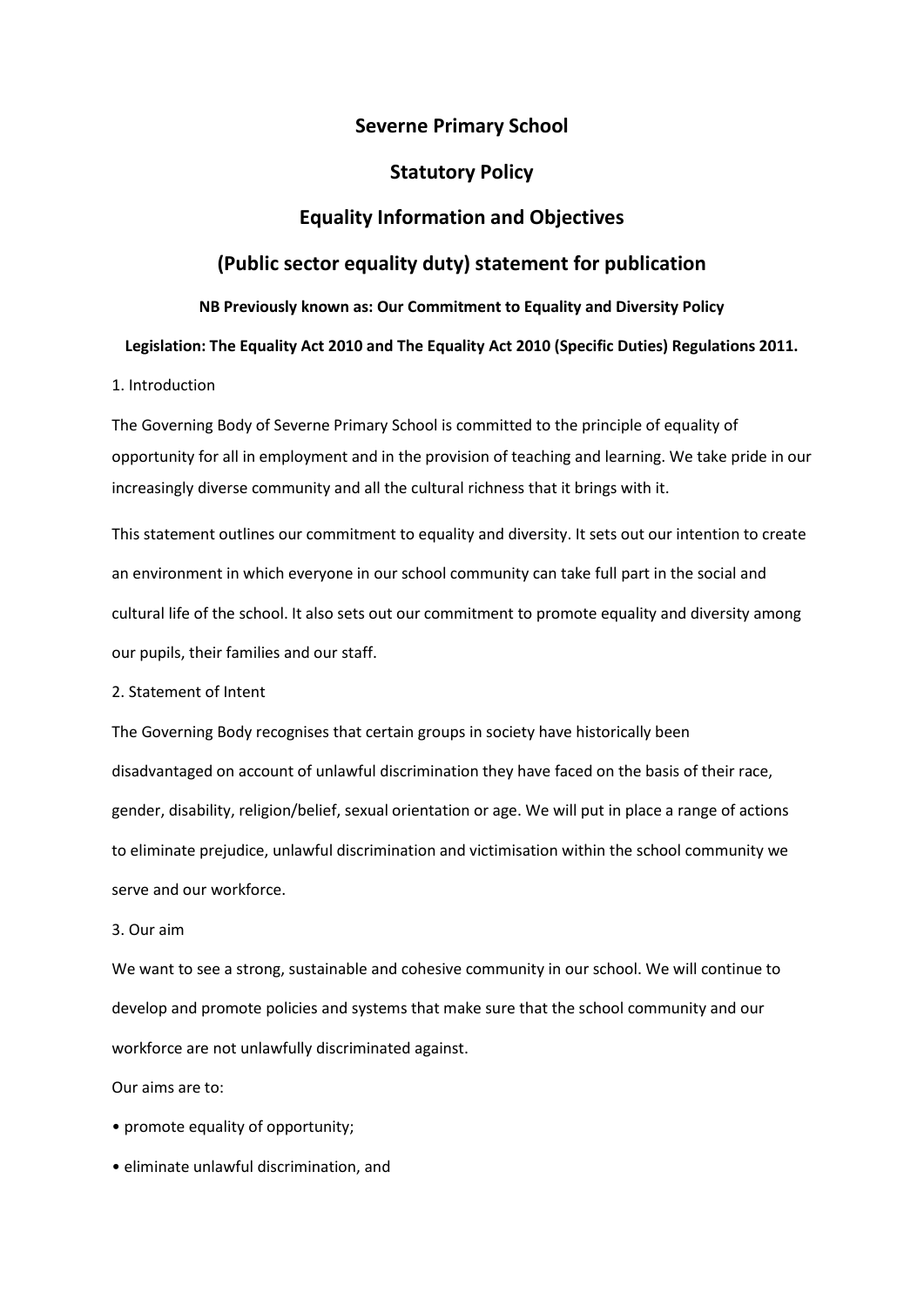• promote good relations between people from different backgrounds.

4. How will we deliver our commitment?

The Governing Body has adopted the following principles:

• we recognise the value of diversity within the community, our workforce and our student body and the contribution made by people from different backgrounds;

• we are committed to ensuring that teaching and learning meet the varied and complex needs of pupils in our care;

• we will make sure our employment is accessible to everyone and that we actively value and celebrate the wide variety of lifestyles and cultures within the community;

Our commitment is supported by a legal duty to provide learning and employment opportunities fairly, without unlawful discrimination. We believe we have a strong moral and social duty to recognise any unlawful discrimination, take steps to challenge prejudice and discrimination and promote equality.

## **5. Objectives**

#### *5.1 Accessible services and partnerships:*

Where appropriate we will work with other organisations and local voluntary and community groups to provide teaching and learning and access to employment which promote equal opportunities to all by:

- building on good practice;
- consulting with and involving our local community;
- providing accessible information and ways for people to comment;
- carrying out equality impact assessments of new and existing policies and practices to make sure that they do not unlawfully discriminate against anyone;
- removing barriers which deny people access to our school community;
- using our powers to make sure that organisations providing services on our behalf work in

line with this statement;

• promoting an environment which gives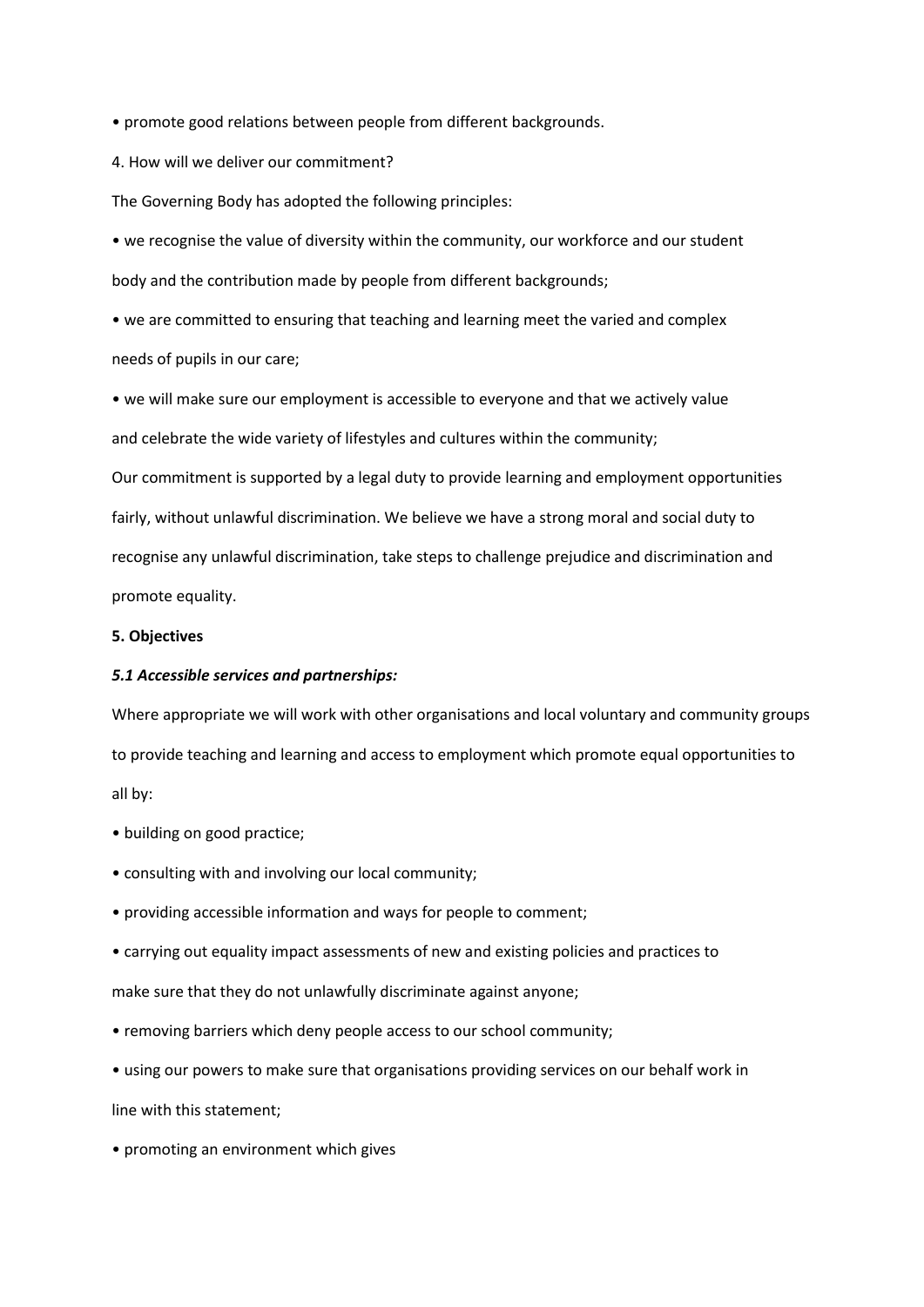all pupils an equal chance to learn and live free of unlawful discrimination and prejudice,

all staff to work and live free of unlawful discrimination and prejudice;

• take steps to build an inclusive and cohesive school community.

#### *5.2 Equal and appropriate treatment in employment, training and recruitment opportunities:*

We will put in place a range of actions aimed at tackling prejudice and celebrating diversity within our workforce.

This will be achieved by:

- developing a workforce which reflects the community at all levels;
- making sure that all employees understand their responsibilities under this statement;
- making sure that all employees know about their rights of protection from unlawful discrimination, harassment, bullying or victimisation;
- developing and promoting policies which give everyone equal access to employment and opportunities;
- setting performance targets so we can measure our progress.
- 6. Responsibilities

The Governing Body is an equal opportunities employer and provider of teaching and learning. In order to support this public commitment all staff play a key role in ensuring that provision does not give rise to unlawful discrimination of any kind and that we have a shared understanding of the relevant issues and how best to deal with them.

All employees of the Governing Body are expected to comply with our values of promoting equality and diversity and treat colleagues and others in the school community with dignity and respect at all times. This commitment must be evidenced in practice. Any behaviour that falls below these standards is unacceptable to the Governing Body and potentially constitutes misconduct.

#### **Leaders and managers are expected to**:

- be at the forefront of best practice on equalities within their respective areas;
- mainstream equalities within their respective areas;